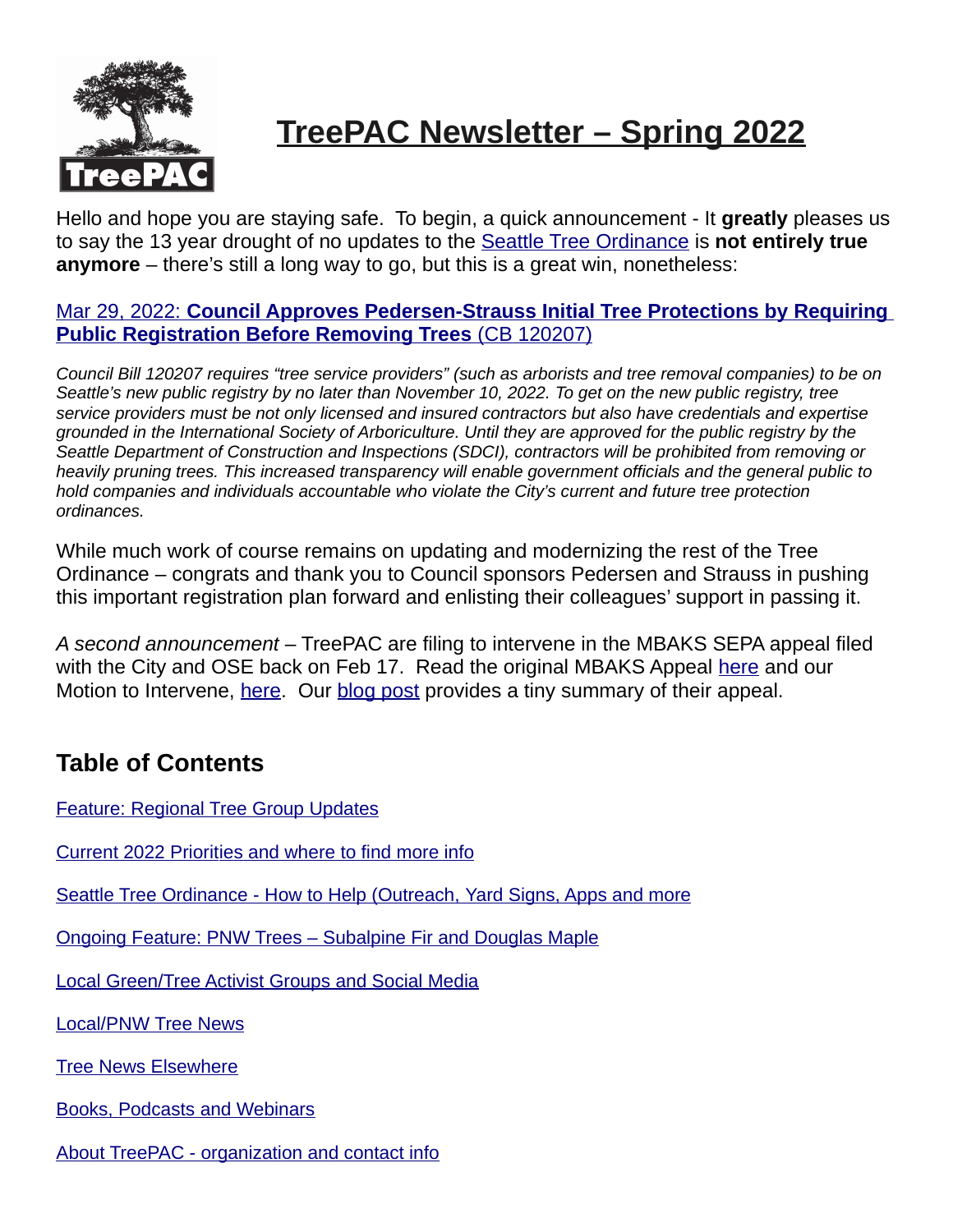<span id="page-1-0"></span>As we know, there are several other active tree-focused groups in the Puget Sound area – here's some of their latest activism:

1) [Save Shoreline Trees](https://saveshorelinetrees.com/) [\(Facebook\)](https://www.facebook.com/shorelinetrees/) -

Some [great updates](https://www.shorelineareanews.com/2022/04/shoreline-city-council-revises-tree.html) to the Shoreline Tree Code – including:

\* Any tree at 6" in diameter at DBH will now be considered "significant."

\* All trees at 24" DBH will now be considered protected and would require a permit to cut. They may also be considered as a "Landmark Tree" if they have special characteristics such as size, historical or species, or particular meaning.

\* Additional Penalties can now be applied by the City if trees are cut mistakenly or intentionally by developers or landowners without permits.

Keep up the great work, SST!

2) [Trees4Livability](https://trees4livability.org/) – T4L is a recently started Bellevue-based group with a lot of exciting developments lately:

- The three most recent T4L **presentations to the Bellevue City Council** regarding tree code updates are [here](https://youtu.be/hkrchCy12n0) (March 14); [here](https://youtu.be/K8DZhQLL548) (March 21) and [here](https://youtu.be/K8DZhQLL548) (March 28);

- The T4L **Bellevue Tree Code Study** published in March can be [read and downloaded here;](https://img1.wsimg.com/blobby/go/f0fcad98-2179-4732-9834-fbb9ebcba31f/BellevueTreeCodeStudy03112022-0001.pdf)

- T4L's Community Petition can be [read and signed here](https://trees4livability.org/tree-code-petition) – there is also a [Teen Tree Team](https://trees4livability.org/teen-tree-team) forming with its own petition and activism too!

Finally a statement from the group itself:

#### **Now you see it, now you don't. You're not crazy, trees are disappearing in Bellevue.**

Bellevue is the only city in the region that allows landowners to cut down FIVE significant trees without a permit and has no designation or protections for Landmark Trees which are 100-150+ years old. Development in Bellevue is increasing with residential demolition permits up 75% in the last decade. We have 25 million square feet of office space going into downtown Bellevue in 2025 for Amazon HQ2, which will only increase this demand further.

Trees4Livability is a nonprofit formed by concerned citizens who want to strengthen protections for Bellevue's tree canopy. See a quick video [from our founder Khaiersta English](https://vimeo.com/654655726/eec72fc60d) to learn more.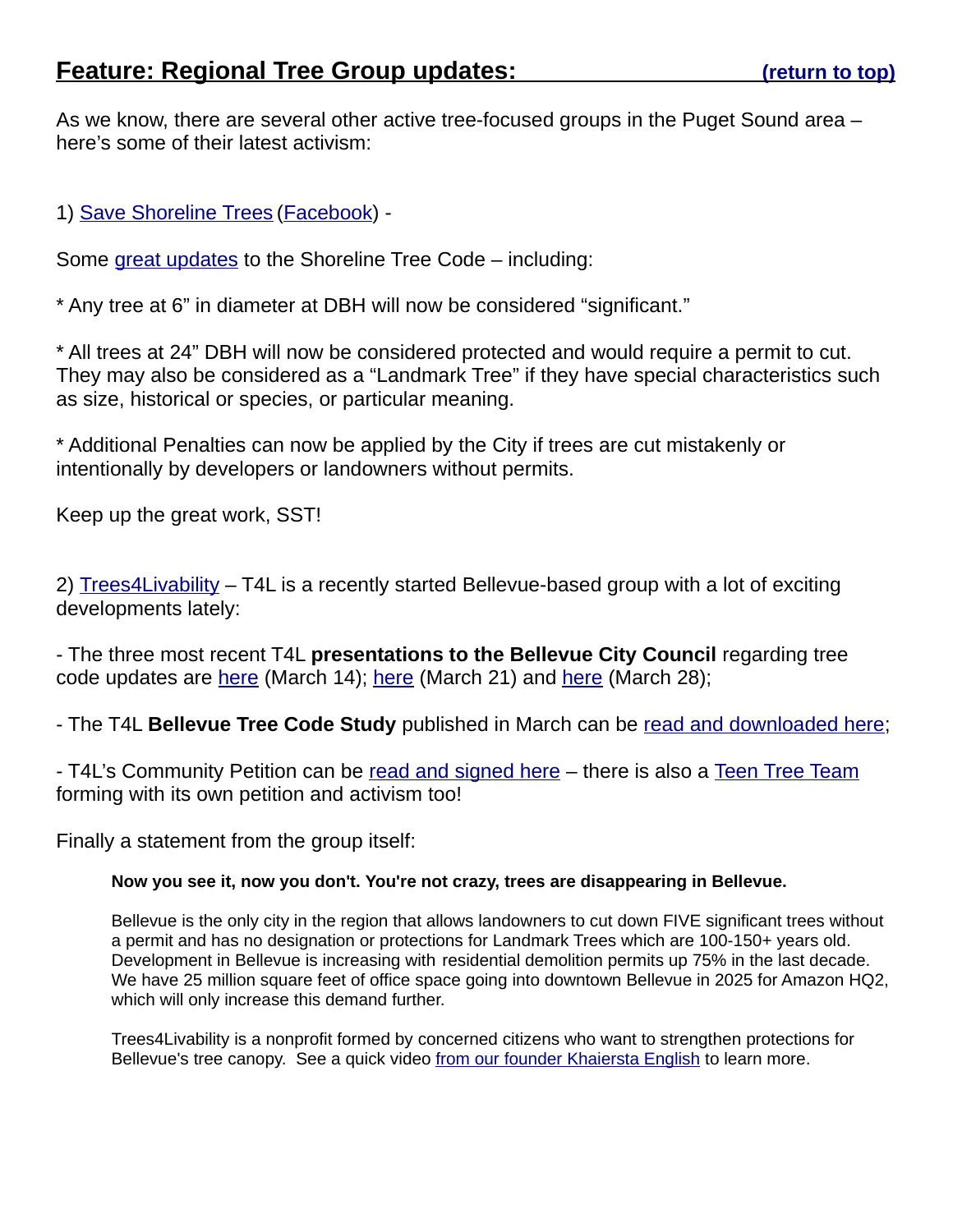<span id="page-2-0"></span>1) TreePAC's central and ongoing focus is to improve and pass an updated *Seattle Tree Ordinance*. Please submit input and suggested changes to the City, City Council and Mayor:

- a) [Input to Seattle City Council & Mayor](https://www.dontclearcutseattle.org/updateseattlestreeordinance/)
- b) [Patti Bakker](mailto:patricia.bakker@seattle.gov) (Seattle Urban Forestry Commission)
- c) [Maketa.Brazier@seattle.gov](mailto:Maketa.Brazier@seattle.gov) (Office of Sustainability & Environment).

You can also submit comments through the *Don't Clearcut Seattle* site by clicking this link: Submit comments to the Mayor and City Council

And of course, our longstanding request: If you see something in your neighborhood: i) **ask**, ii) **document/photograph** it and iii) **submit** it, please.

The Seattle City Council [Land Use & Neighborhoods Committee](https://www.seattle.gov/council/committees/land-use-and-neighborhoods) is in charge of land use, planning, development and SDCI as to urban forestry mgmt and protection. **Let them know** via [email](mailto:noah.an@seattle.gov) or phone (206-684-5326) what you think and how they can do more to protect and enhance our urban forest canopy and trees.

Archived committee meeting videos can be viewed here: [2020/2021 Land Use & Neighborhoods Committee | seattlechannel.org](https://www.seattlechannel.org/mayor-and-council/city-council/2020-2021-land-use-and-neighborhoods-committee)

2) *Statewide*: [WA State Forest Plan:](https://www.dnr.wa.gov/news/dnr-releases-forest-action-plan-setting-course-washington%E2%80%99s-forests)

This [plan,](https://www.dnr.wa.gov/ForestActionPlan) initially released by DNR in late October 2020, will govern how WA manages and protects/enhances its various [forest and related resources for the next ten years.](https://www.dnr.wa.gov/publications/rp_2020_forest_action_plan.pdf) Input and updates to the state's forest plans should be regular, ongoing, and with a strong presumption of protection first! - the same as that of the urban forest. Please continue to support this plan.

*NEW!* 3) *Statewide*: [WA DNR Urban and Community Forestry:](https://www.dnr.wa.gov/urbanforestry)

DNR has also been upping their game on the urban forestry front. The latest:

#### **[TREE LINK: April 2022 -](https://mailchi.mp/dnr.wa.gov/ycvillzgox-1080704)** [Washington DNR Urban & Community Forestry News](https://mailchi.mp/dnr.wa.gov/ycvillzgox-1080704)

- includes updates about forest health statewide, grant programs supporting tree canopy inventory and study efforts in cities all across the state, and other great stuff!

4) *County and Local city forest plans* – Several major counties also have tree protection/planting programs already well underway, including [King,](https://kingcounty.gov/services/environment/stewardship/one-million-trees.aspx) [Snohomish,](https://forterra.org/subpage/green-snohomish-county) [Spokane,](https://www.spokanecounty.org/317/Growing-Trees) and [Clark](https://clark.wa.gov/public-works/urban-tree-canopy-restoration-project) among others, and cities within same. As we know, protecting local urban trees requires constant vigilance and monitoring/data collection; planting and expanding tree canopy is **never** just 'plant and move on' - new trees require care or they will not survive.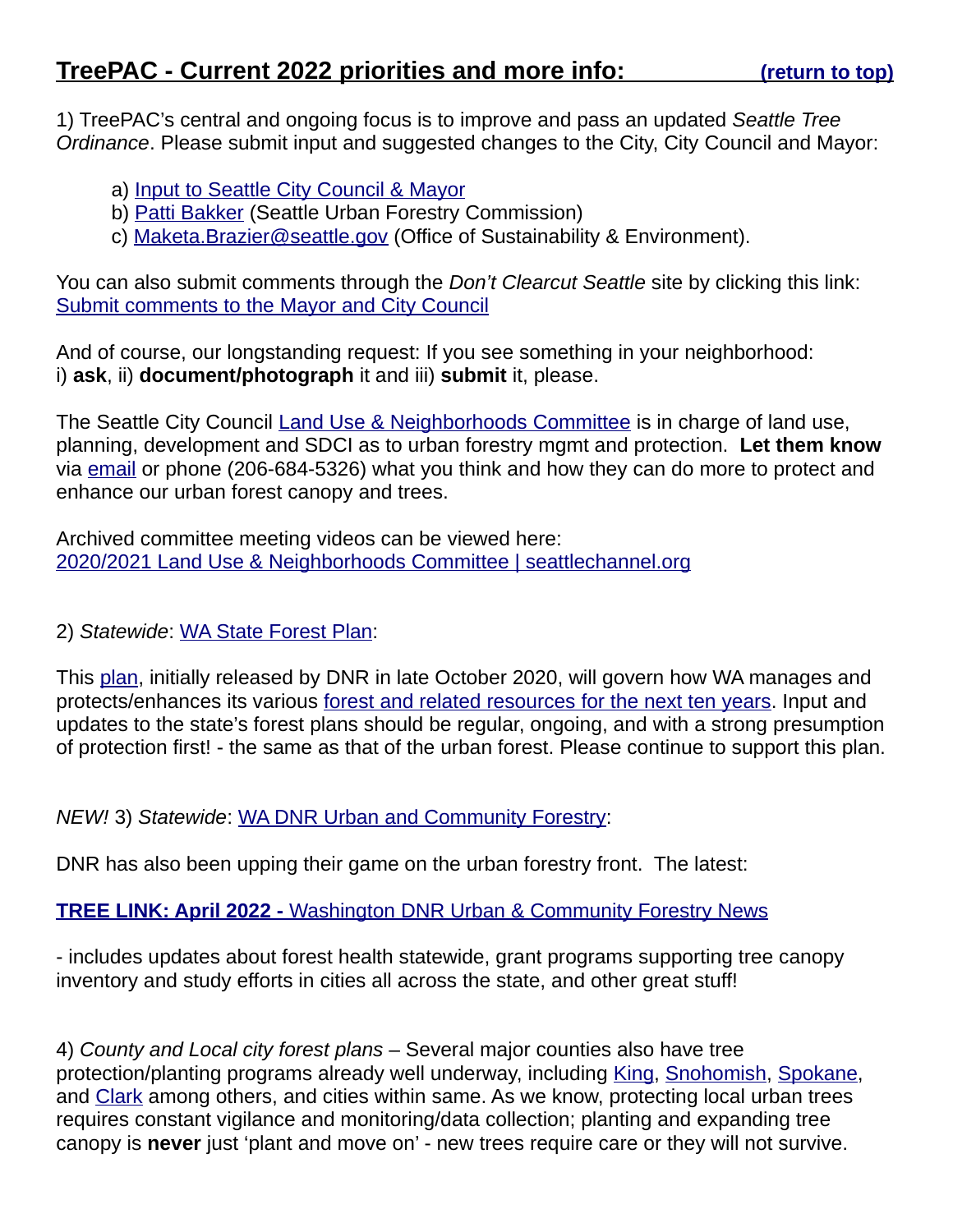## *Current 2022 Priorities (cont.)*

Contact **your** County or City government and let them know you want them to protect existing and plant more new, native PNW trees! And if your city doesn't have a tree canopy plan in place – here's some resources for finding some examples you might propose:

WA State/City Tree Ordinances – [click here.](http://friends.urbanforests.org/washington-state-tree-ordinances/)

Tree Ordinances by State – [click here](http://friends.urbanforests.org/tree-ordinances-in-other-states/) (of particular interest may be those in Oregon – scroll down – especially that of Portland, OR)

Vancouver BC's tree ordinance parameters can be seen [linked here.](http://friends.urbanforests.org/intl-tree-ordinances/)

<span id="page-3-0"></span>**How to Help: [\(return to top\)](#page-0-0)**

1) **SDCI**: There has been at least some recent activity on the part of Seattle's Department of Construction and Inspection (SDCI) regarding tree protection – but viewed in the big picture – they need to do a lot more! Let DCI know you care about trees and want them to protect private trees on construction sites and citywide!. From their site:

- The 'make a complaint' area is [here:](http://www.seattle.gov/sdci/codes/make%C2%A0a-property-or-building-complaint)

- The 'research a project' area is [here:](http://www.seattle.gov/sdci/resources/property-and-building-activity)
- Finally, to reference the existing Director's Rule as to Tree Protection read it [here.](http://www.seattle.gov/sdci/codes/codes-we-enforce-(a-z)/tree-protection-code)

Here's the new [SDCI Complaints Map](https://data.seattle.gov/Community/Code-Complaints-and-Violations-Map/rsmq-5vwm) – see how (lousy) your neighborhood is doing regarding lot clearcuts and let SDCI and the Mayor/City Council KNOW.

2) **Yard Signs**: We still have several left (and now, we have more with a newer design!) - If you are interested and would like to make a donation to obtain one, email us: **[info@DontClearcutSeattle.org](mailto:info@DontClearcutSeattle.org) and we'll respond as soon as possible.**

3) **Apps**: check out our [Tree App page](https://treepac.org/tree-apps/) at TreePAC.org – but here's the most useful:

[iSeaTree](https://treemama.org/the-tech-treehouse/iseatree/) - iSeaTree V2 is out! iSeaTree is a free, intuitive mobile app that helps you identify and record tree species anywhere – and designed in Seattle to boot!

Davey Tree Group: [What's new with i-Tree](https://www.davey.com/environmental-consulting-services/resources-news/whats-new-with-i-tree/) – includes the variations for homeowners, foresters, etc.

[Trees for Seattle](https://www.seattle.gov/trees/get-involved/tree-walks) has published the Seattle Tree Walk app: [Android](https://play.google.com/store/apps/details?id=com.cityofseattle.seattletreewalks) [Apple](https://apps.apple.com/us/app/seattle-tree-walks/id1481407534?ls=1)

| Other PNW & Tree Apps: | <b>Trees Pacific NW</b> | More info    |
|------------------------|-------------------------|--------------|
|                        | <b>USFS PNW Forests</b> | (Apple only) |

vTree (from Virginia Tech) [Android](https://play.google.com/store/apps/details?id=org.pottssoftware.agps21&feature=search_result#?t=W251bGwsMSwyLDEsIm9yZy5wb3R0c3NvZnR3YXJlLmFncHMyMSJd) [Apple](https://apps.apple.com/us/app/vtree/id576191197)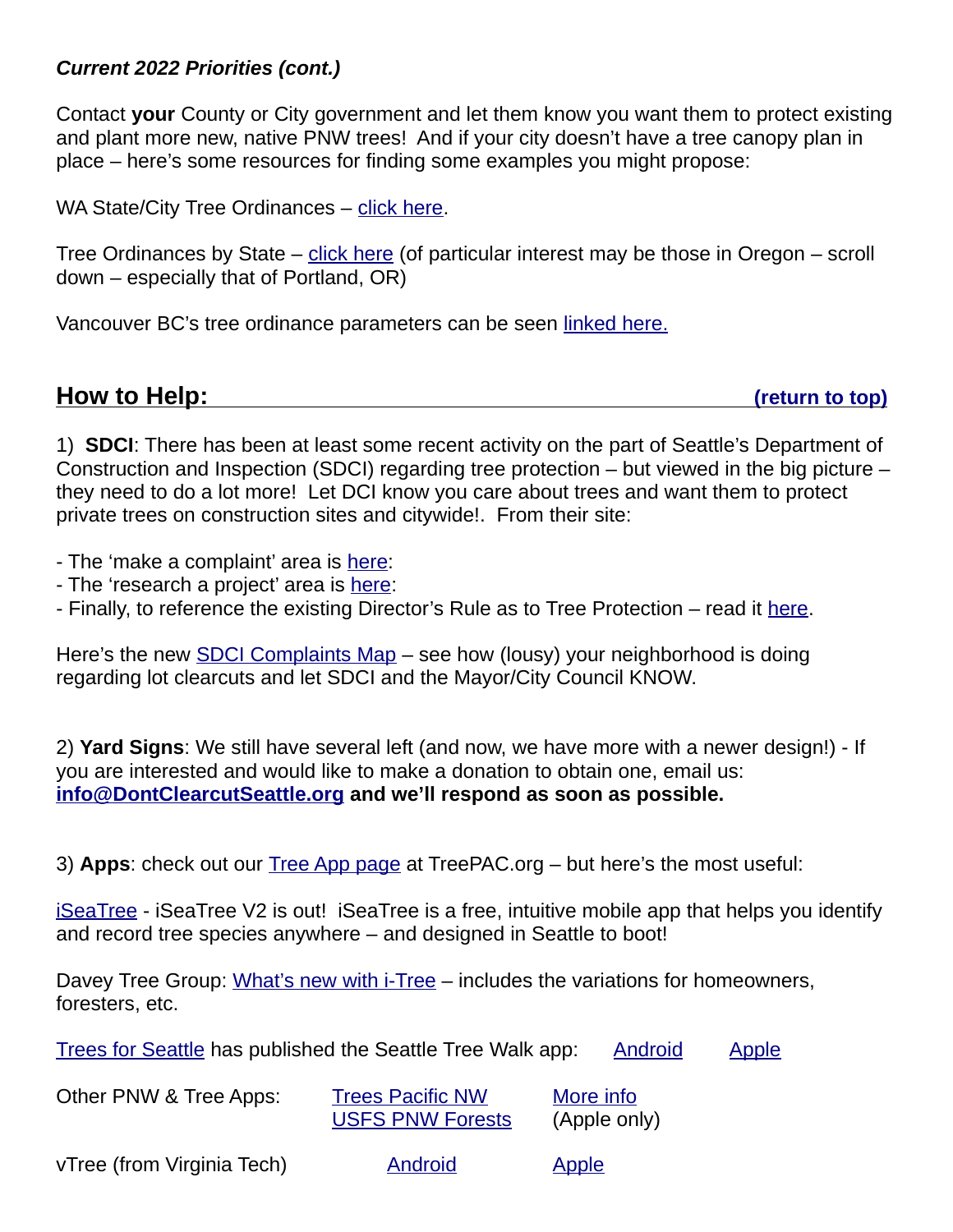## *How to Help (cont.)*

4) Know of **exceptional** or even potentially **Heritage Trees** in your neighborhood? Submit them to [The Last 6,000](https://www.thelast6000.org/) (also linked below) and the [Seattle Heritage Tree Program!](https://www.seattle.gov/transportation/projects-and-programs/programs/trees-and-landscaping-program/heritage-tree-program)

5) Want to **save a neighborhood tree** at risk? David Moehring of the TreePAC Board has put together a great step by step guide on how – [click here.](http://treepac.org/wp-content/uploads/2019/07/Visio-TreePAC-Save-Tree-Guide-2019.pdf) Additional step by step guides on saving trees and Seattle city policies related to them are [here](https://treepac.org/step-by-step-saving-seattle-trees-guide-new/)

6) **Merch**! Get a shirt, mug, sticker, pin or banner! Besides putting up a Don't Clearcut Seattle yard sign, you can show your tree spirit by wearing a shirt, using a mug, posting stickers and banners! - [check them all out here](https://treepac.org/treepac-shirts-and-merch/) and [here](https://www.teepublic.com/user/seattletrees) – all proceeds support TreePAC and Don't Clearcut Seattle – Have design ideas? Please let us know.

7) Any or all of the **articles** linked our Feature(s) or below in our News sections are fair game for supplying to the City Council, Mayor and your Legislators re tree protection – please remember when writing to the city that **protecting existing trees** is usually even **more effective** than mass plantings, given they are already big and doing the lion's share of carbon capture – the bigger they get, the more they help! But of course we need **both**.

# <span id="page-4-0"></span> **Feature: Native Trees of the PNW [\(](#page-0-0) [return to top\)](#page-0-0)**

We at TreePAC talk a lot about protecting the trees of Seattle, but for those of us who aren't arborists, what **are** the trees of the greater Seattle area and PNW?

Here's two more (last issue was [Shasta Red Fir and Water Birch\)](https://treepac.org/wp-content/uploads/2022/01/TreePAC_Newsletter_January_2022.pdf) – Let's meet the **Subalpine Fir** and **Douglas Maple**.

The *Subalpine Fir* [\(Abies lasiocarpa\)](https://en.wikipedia.org/wiki/Abies_lasiocarpa) is a pointy shaped medium-sized tree, typically growing to just under 20 meters high with a trunk up to  $\sim$ 1 meter in diameter. It ranges from SE Alaska all through western Canada and on down through all of the Pacific NW and Mountain West to northwest California. A fairly high altitude conifer, it is often found at or just below the tree line from 300m up to even 3700m in elevation.

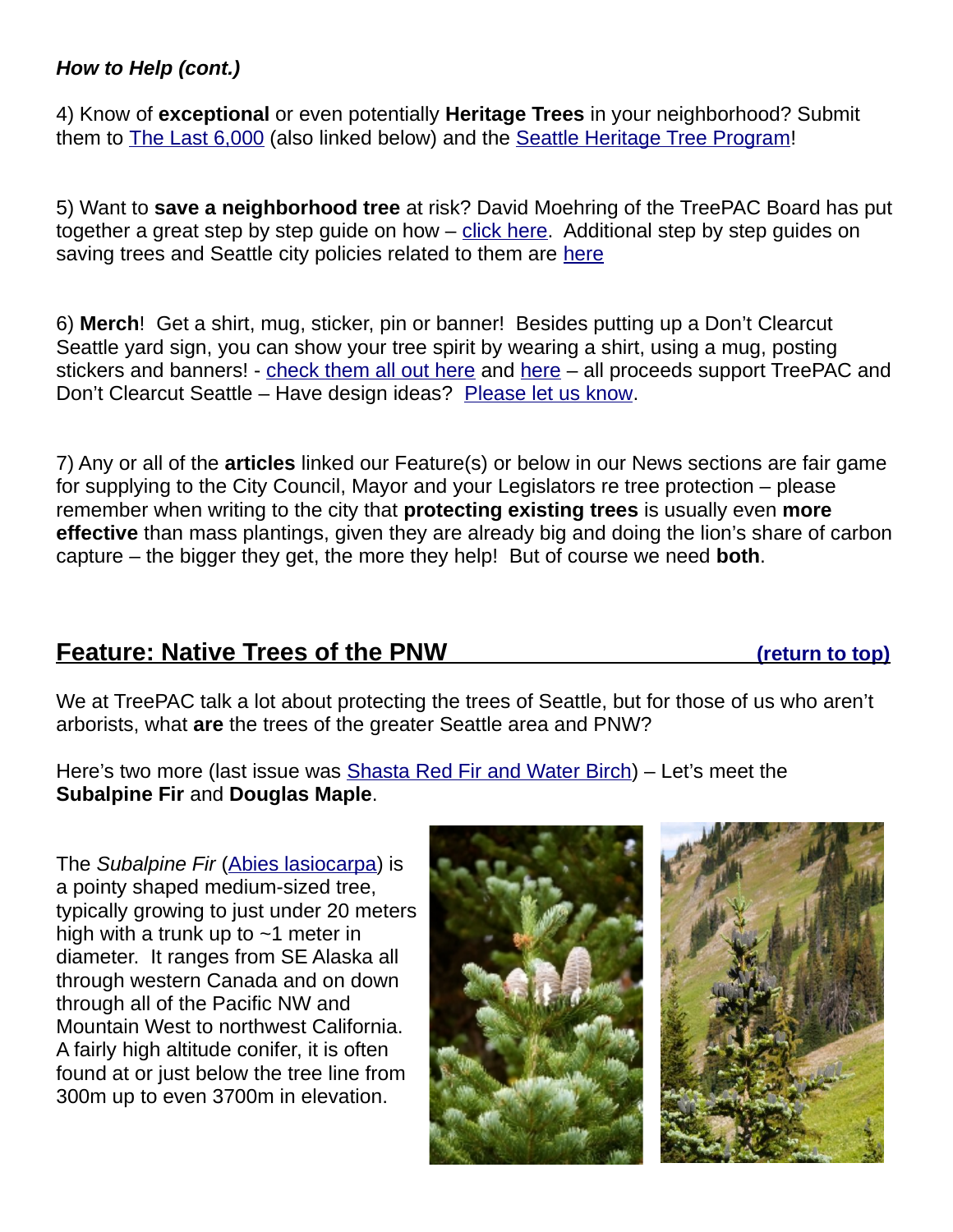The *Douglas Maple* [\(Acer glabrum\)](https://en.wikipedia.org/wiki/Acer_glabrum) also ranges from SE Alaska down but predominantly through a more eastern territory than the Subalpine Fir. There are up to six varieties of this smaller maple, which typically grows between 6-9m tall and typical trunk size around 13cm in diameter. It can be often found in fields resulting from previous fires, while conifers typically crowd it out in denser forests. This tree was also used by Native Americans to make a variety of tools, including snowshoe frames and bows.



More reading and pictures: Trees of the PNW: A Geographic Guide

American Conifer Society – [Subalpine Fir](https://conifersociety.org/conifers/abies-lasiocarpa/) Landscape Plants (OSU) – [Douglas Maple](https://landscapeplants.oregonstate.edu/plants/acer-glabrum)

# <span id="page-5-0"></span> **Local Green & Tree Activists and Social Media:** [\(return to top\)](#page-0-0)

NOTE: these are tree-supporting area groups and social media feeds, including links to their event calendars. (If you have some not seen here, please let us know – TreePAC)

[TreePAC:](https://treepac.org/) [FaceBook](https://www.facebook.com/TreePAC.org/) [Twitter](https://twitter.com/TreepacO) If you wish to become involved in working on an updated Seattle Tree Ordinance, please reach out! You can securely donate to the cause by clicking here: [DONATE](https://donorbox.org/support-treepac-and-seattle-s-urban-forest?amount=25)

[Don't Clearcut Seattle](https://www.dontclearcutseattle.org/) (action network/yard signs) [Facebook](https://www.facebook.com/dontclearcutseattle/) [Instagram](https://www.instagram.com/dontclearcutseattle/) [Events](https://www.dontclearcutseattle.org/events/)

[Friends of Seattle's Urban Forest:](http://friends.urbanforests.org/) [Facebook](https://www.facebook.com/FriendsofSeattlesUrbanForest/) [Twitter](https://twitter.com/ForestsUrban) [Instagram](https://www.instagram.com/friendsofseattlesurbanforest/) [Coalition](http://friends.urbanforests.org/coalition-for-a-stronger-tree-ordinance/) [News](http://friends.urbanforests.org/news/) [Other Tree Ordinances](http://friends.urbanforests.org/tree-ordinances-in-other-states/)

[Seattle Urban Forestry Commission:](https://www.seattle.gov/urbanforestrycommission)

Meetings are posted at the link immediately below, usually 1st and 3rd Wed each month from 3-5pm. Next meetings are April 20, May 4, May 18, June 1 and June 15, 2022. [Due to CV19,](https://www.seattle.gov/urbanforestrycommission/meetingschedule)  [meetings will be held over Webex conference call instead of in person – click to attend.](https://www.seattle.gov/urbanforestrycommission/meetingschedule)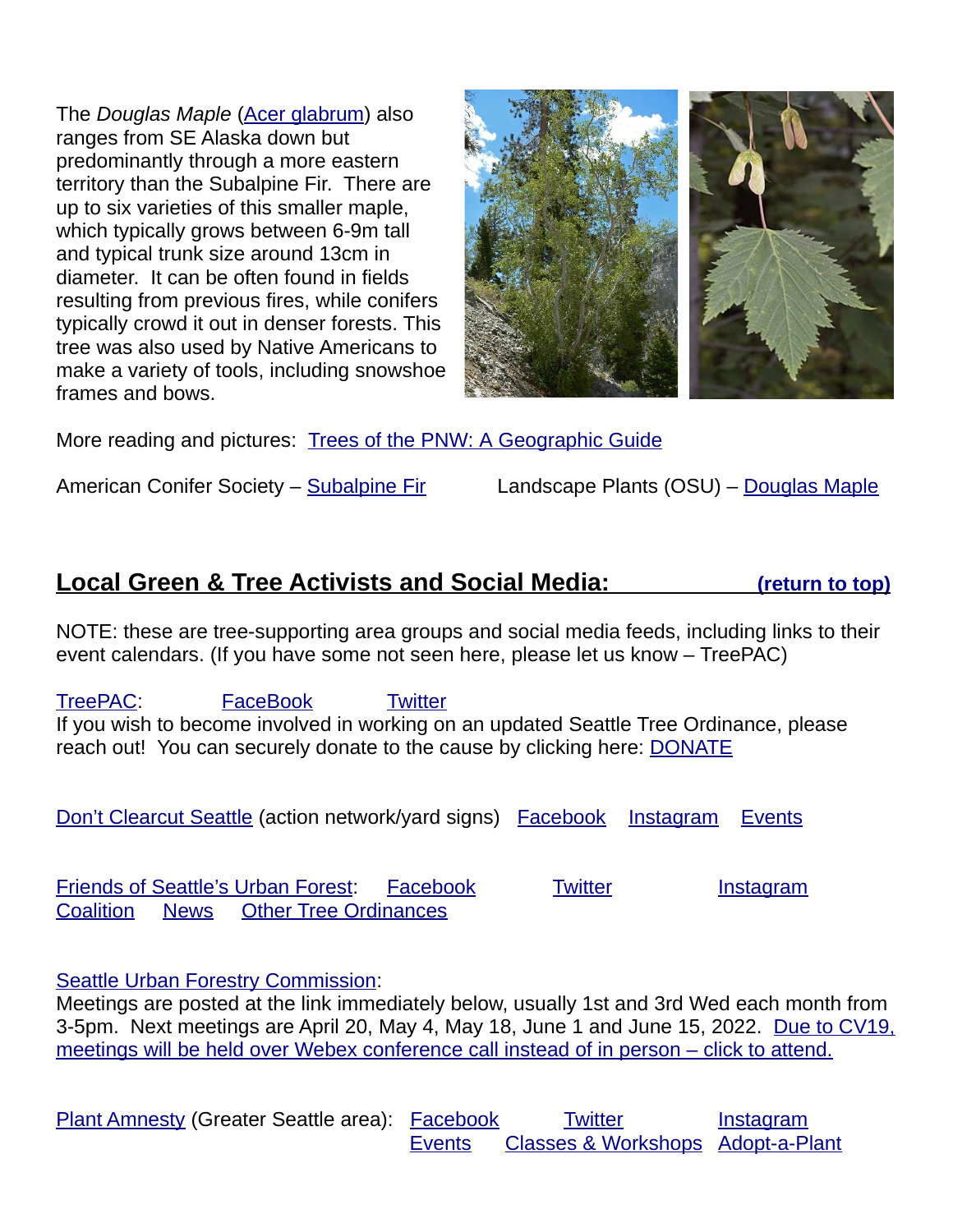## *Local Tree Activist Groups (cont.)*

[300 Trees](https://300trees.org/) - a tribute to hundreds of trees that were needlessly cut down in East Bellevue by Puget Sound Energy for a redundant power line in 2020. [Facebook](https://www.facebook.com/300trees-108347964072247)

[Bloedel Reserve](https://bloedelreserve.org/) (Bainbridge Is.) [Now re-opened w/limited onsite visits] [Events](http://bloedelreserve.org/events/) [Facebook](https://www.facebook.com/bloedelreserve) [Instagram](https://www.instagram.com/bloedelreserve/) 

[Carkeek Park Advisory Council](http://www.carkeekpark.org/carkeek-park-advisory-council/) The Council meets the 3rd Tuesday of the month (not Aug and Dec) from 7-9 PM at the Carkeek Park Administration Bldg, 950 NW Carkeek Park Rd.

[Cascadia Climate Action](https://cascadiaclimateaction.org/) [Events](https://cascadiaclimateaction.org/) [Climate Science on Tap!](https://cascadiaclimateaction.org/on-tap/)

[DIRT Corps](https://www.thedirtcorps.com/) (Duwamish Infrastructure Restoration Training) [Facebook](https://www.facebook.com/theDIRTcorps/) [Instagram](https://www.instagram.com/thedirtcorps/)

E3 WA (Environment, Equity, Economy): [Facebook](https://www.facebook.com/e3washington) [Twitter](https://twitter.com/E3Washington) [Instagram](https://www.instagram.com/e3washington/)

[Earth Corps](https://www.earthcorps.org/) (events across Greater Seattle): [Facebook](https://www.facebook.com/EarthCorps) [Twitter](https://twitter.com/EarthCorps) [Instagram](https://www.instagram.com/earthcorps/) [Volunteer Calendar](https://www.earthcorps.org/volunteer/calendar/) (all events canceled for immediate future due to CV19)

[Eco Lógica magazine](http://ecologicamagazine.com/) **[Newsletter signup](http://ecologicamagazine.com/newsletter-2/)** [Latest Issue](https://www.ecologicamagazine.com/current-edition/)

[Forterra](https://forterra.org/) (Greater Seattle area): [Facebook](https://www.facebook.com/ForterraNW) [Twitter](https://twitter.com/ForterraNW) [Instagram](https://www.instagram.com/ForterraNW/) Events and local Work Parties, restoration – (many events getting canceled due to CV)

| <b>Forest Health Watch</b>    | Facebook            | <b>Twitter</b> | <b>Instagram</b> |
|-------------------------------|---------------------|----------------|------------------|
| <b>Friends of Colman Park</b> | <b>Get involved</b> |                | Contact          |

[Friends of Seattle's Olmsted Parks](https://seattleolmsted.org/) [Facebook](https://www.facebook.com/seattleolmsted/) [Instagram](https://www.instagram.com/olmstedparks206/)

[Friends of Seward Park:](http://www.sewardpark.org/magforest.html) [Facebook](https://www.facebook.com/FriendsofSewardPark/) Monthly Meeting/activities - 2nd Sat of most months (NOTE: due to CV19 situation, email ahead to confirm event not canceled)

[Green Seattle Partnership:](https://www.greenseattle.org/) [Facebook](https://www.facebook.com/greenseattlepartnership) [Instagram](https://www.instagram.com/greenseattlepartnership/)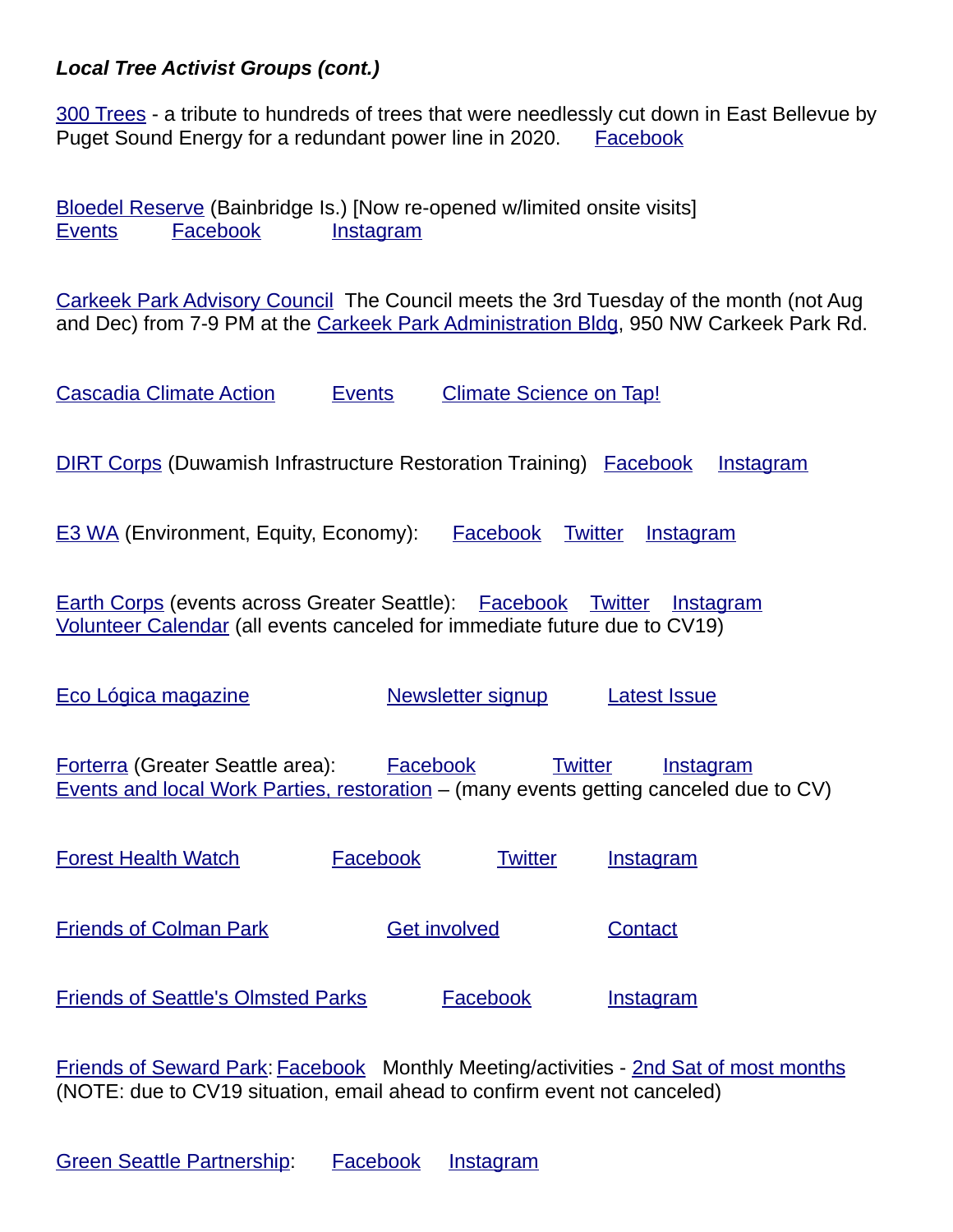# *Local Tree Activist Groups (cont.)*

Keep Ballard Trees Standing: [Facebook](https://www.facebook.com/ballardtrees/)



[Seattle Green Spaces Coalition](https://seattlegreenspaces.org/) [Facebook](https://www.facebook.com/seattlegreenspacescoalition)

*NOTE: Excellent 3/22 SGSC comments to the city on the Seattle Tree Ordinance [here.](http://treepac.org/wp-content/uploads/2022/04/SDCI_03-2022_tree_protection_draft_comments-1.pdf)*

| <b>Seattle Nature Alliance:</b>       | Facebook         | <b>Instagram</b>                   |                                                  |  |
|---------------------------------------|------------------|------------------------------------|--------------------------------------------------|--|
| <b>Seattle Neighborhood Greenways</b> |                  | <b>Facebook</b><br><b>Twitter</b>  | <b>Events</b>                                    |  |
| <b>SER Northwest:</b>                 | <b>Facebook</b>  | <b>Events Calendar</b>             |                                                  |  |
| <b>Seward Pk Audubon Ctrr:</b>        | Facebook         | <b>Instagram</b>                   | <b>Events</b>                                    |  |
| Sierra Club of WA:                    | Facebook         | <b>Twitter</b>                     | <u>Instagram</u>                                 |  |
| <b>Sustainable Seattle:</b>           | Facebook         | <b>Instagram</b><br><b>Twitter</b> | <b>Pinterest</b><br>- Events                     |  |
| The Last 6,000:                       | <b>Instagram</b> |                                    | Newsletter Archive Current Judkins Park Protest! |  |
| The Seattle Lorax:                    | <b>Twitter</b>   |                                    |                                                  |  |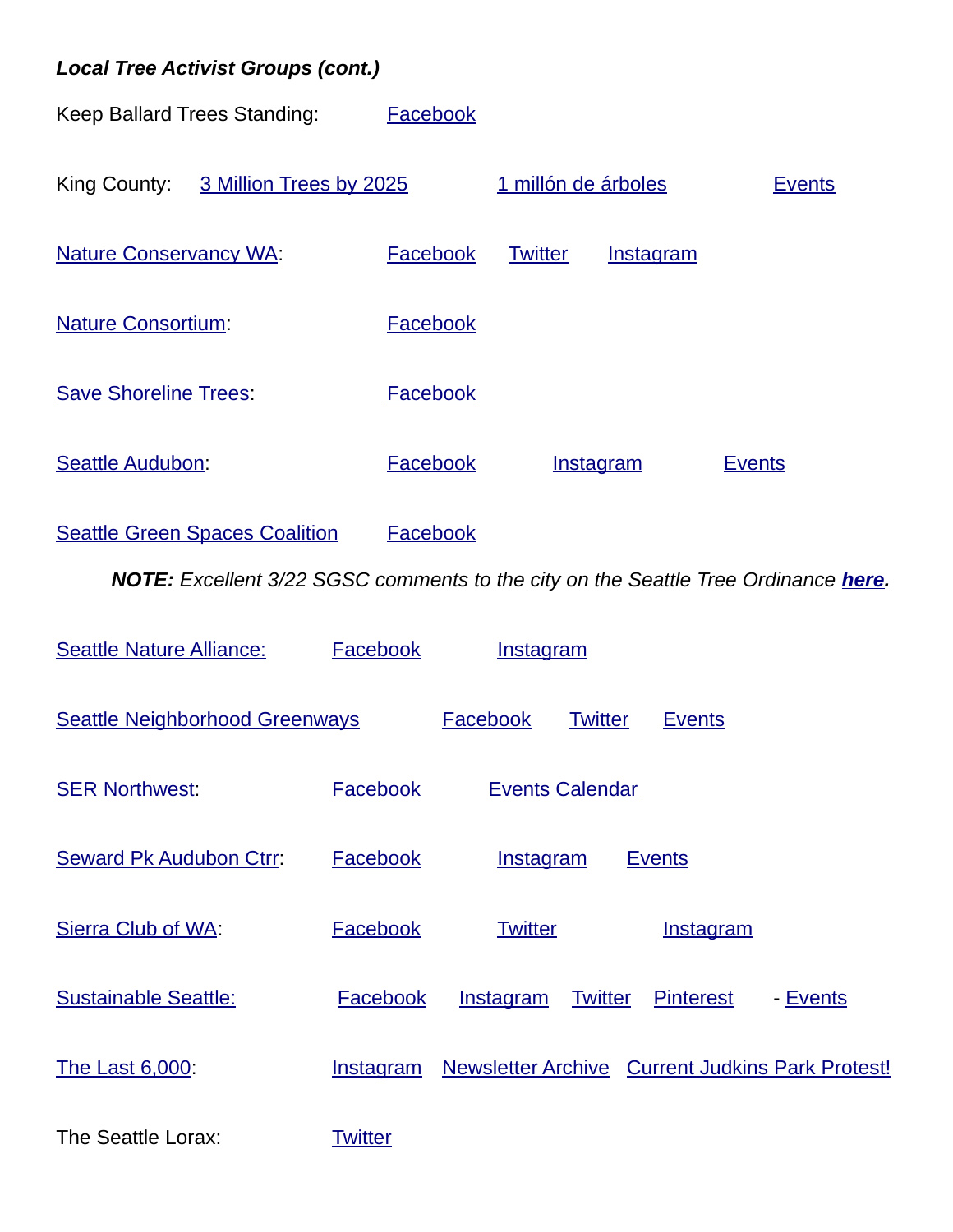# *Local Tree Activist Groups (cont.)*

| <b>Thornton Creek Alliance:</b> | <b>Facebook</b>         | <b>Events Calendar</b> | YouTube |                       |
|---------------------------------|-------------------------|------------------------|---------|-----------------------|
| 350 Seattle                     | <b>Facebook</b>         | <b>Instagram</b>       |         |                       |
| 350 Tacoma                      | <b>Facebook</b>         |                        |         |                       |
| 350 Eastside                    | Facebook                | <b>Instagram</b>       |         |                       |
| <b>Trees4Livability</b>         | <b>Tree Code Report</b> | <b>Get Involved</b>    |         | <b>Teen Tree Team</b> |
| <b>Tree Keepers Alliance:</b>   | <b>Facebook</b>         |                        |         |                       |
| <b>Trees for Seattle:</b>       | Facebook                | <b>Events</b>          |         |                       |
| <b>Vanishing Seattle:</b>       | <b>Facebook</b>         | <b>Instagram</b>       |         |                       |
| <b>WA Native Plant Society</b>  | <b>Facebook</b>         | <b>Instagram</b>       |         |                       |

# <span id="page-8-0"></span>**Local/PNW Tree News:** (right-click link to open in new tab) [\(return to top\)](#page-0-0)

[Botched tree removal job destroys Bellevue home](https://www.kiro7.com/news/local/botched-tree-removal-job-destroys-bellevue-home/2JUS7FCYWVFVZNXJC5V5UJM7YI/) – **KIRO 7**, Apr 5

[Opinion: Amid shrinking canopy, community tree planting needed more than ever](https://www.oregonlive.com/opinion/2022/04/opinion-amid-shrinking-canopy-community-tree-planting-needed-more-than-ever.html) – **Oregonian**, Apr 3

[The Port Gamble lumber mill closed decades ago. Now the tribe that was forced from the land](https://www.seattletimes.com/seattle-news/environment/the-port-gamble-lumber-mill-closed-decades-ago-now-the-tribe-that-was-forced-from-the-land-is-returning/) [is returning](https://www.seattletimes.com/seattle-news/environment/the-port-gamble-lumber-mill-closed-decades-ago-now-the-tribe-that-was-forced-from-the-land-is-returning/) – **SeaTimes**, Apr 2

[PROS Plan must include environmental goals | Guest View](https://www.edmondsbeacon.com/story/2022/03/31/opinion/pros-plan-must-include-environmental-goals-guest-view/26558.html) – **Edmonds Beacon**, Mar 31

[7th-grader advocates for greater tree protections in Bellevue](https://www.bellevuereporter.com/news/7th-grader-advocates-for-greater-tree-code-protections-in-bellevue/) – **Bellevue Reporter**, Mar 31

[Seattle City Council Embarks on Tree Conservation Crusade, but Strauss Says Urbanists](https://www.thestranger.com/slog/2022/03/30/69548451/seattle-city-council-embarks-on-tree-conservation-crusade-but-strauss-says-urbanists-need-not-worry)  [Need Not Worry](https://www.thestranger.com/slog/2022/03/30/69548451/seattle-city-council-embarks-on-tree-conservation-crusade-but-strauss-says-urbanists-need-not-worry) – **The Stranger**, Mar 30

Seattle City Council voting on private property tree protections - Capitol Hill Seattle Blog, Mar 29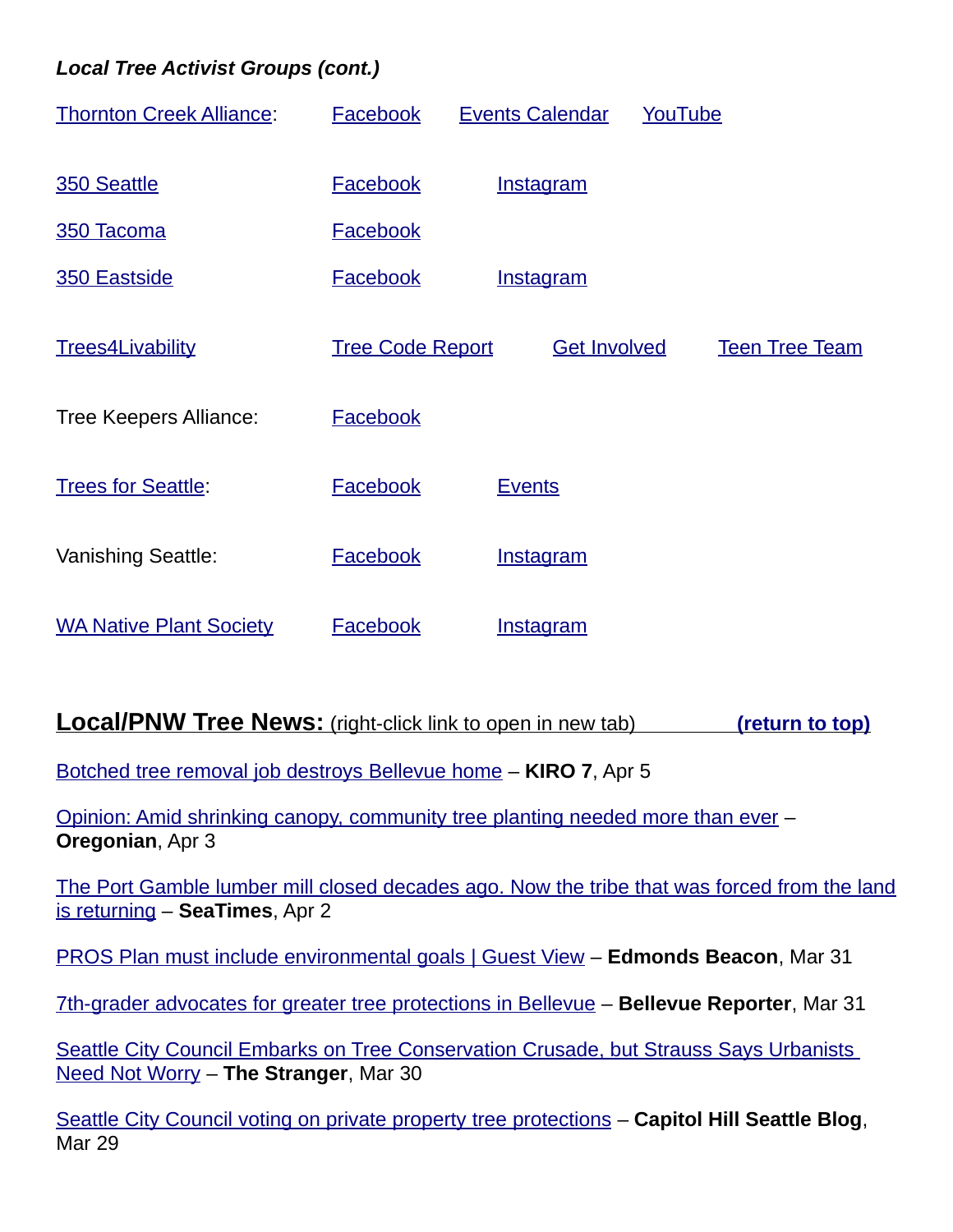[Trees4Livability presents tree code recommendations to Bellevue City Council](https://www.bellevuereporter.com/news/trees4livability-presents-tree-code-recommendations-to-bellevue-city-council/) – **Bellevue Reporter**, Mar 28

[Shoreline City Council updates City's tree regulations](https://www.shorelineareanews.com/2022/03/shoreline-city-council-updates-citys.html) - **Shoreline Area News**, Mar 26

[B.C. forest industry bracing for impact of old-growth timber crunch](https://theprovince.com/news/local-news/state-of-the-forestry-industry/wcm/3fc4bc0a-cb3c-47b8-871b-085fb5934860) – **The Province**, Mar 25

[Environmental group gives guarded support for company's B.C. old-growth forest plan](https://theprovince.com/news/local-news/environmental-group-gives-guarded-support-for-companys-b-c-old-growth-forest-plan/wcm/b4fb52f1-3438-4750-acb4-a5b803391872) – **The Province**, Mar 25

[Lacey City Council wrestles with changes to tree removal rules](https://www.theolympian.com/news/local/article259759990.html) – **The Olympian**, Mar 25

[Readers respond: Save trees by attacking ivy](https://www.oregonlive.com/opinion/2022/03/readers-respond-save-trees-by-attacking-ivy.html) – **Oregonian**, Mar 25

[The towering giants in our midst | Greener Edmonds](https://www.edmondsbeacon.com/story/2022/03/24/opinion/the-towering-giants-in-our-midst-greener-edmonds/26539.html) – **Edmonds Beacon**, Mar 24

[' Unforgettable': New guided trips allow climbing 300-foot trees at Silver Falls State Park](https://www.statesmanjournal.com/story/travel/outdoors/2022/03/24/climb-300-foot-trees-at-oregon-silver-falls-state-park-with-new-guided-outfitter-trips-rope-climbing/65346393007/) – **Statesman-Journal**, Mar 24

[Neighbors rally to purchase 100-acre Hansville Greenway addition, now open to public](https://www.kitsapsun.com/story/news/2022/03/22/residents-rally-purchase-100-acre-north-kitsap-timber-land-addition-hansville-greenway-green-spaces/7122176001/) – **Kitsap Sun**, Mar 22

[First Nation heads to court Monday to assert claim to portion of Nootka Island](https://theprovince.com/news/local-news/bc-supreme-court-to-hear-lawsuit-over-first-nations-land-rights/wcm/ca9f290c-1b56-4c99-bb6d-f8aaec83dd5c) – **The Province**, Mar 21

[Cherry trees in full bloom at UW](https://www.shorelineareanews.com/2022/03/cherry-trees-in-full-bloom-at-uw.html) - **Shoreline Area News**, Mar 20

[Eight years after deadly Oso landslide near Darrington, new industry could change timber](https://www.seattletimes.com/seattle-news/eight-years-after-deadly-landslide-near-darrington-new-industry-could-change-timber-town/)  [town](https://www.seattletimes.com/seattle-news/eight-years-after-deadly-landslide-near-darrington-new-industry-could-change-timber-town/) – **SeaTimes**, Mar 20

[To Save Shoreline Trees - contact the Shoreline City Council](https://www.shorelineareanews.com/2022/03/op-ed-saving-shoreline-trees.html) - **Shoreline Area News**, Mar 18

[Portland's Tree Canopy Has Shrunk in the Past Five Years, Hitting Residential Areas Hardest](https://www.wweek.com/news/2022/03/17/portlands-tree-canopy-has-shrunk-over-the-past-five-years-hitting-residential-areas-hardest/) – **Willamette Week**, Mar 17

[Portland tree canopy has stagnated or shrunk, harming city's climate change aspirations](https://www.oregonlive.com/politics/2022/03/portland-tree-canopy-has-stagnated-or-shrunk-harming-citys-climate-change-aspirations.html) – **Oregonian**, Mar 17

[Nordstrom volunteers help to install 67 Pacific Northwest saplings in Shoreview Park](https://www.shorelineareanews.com/2022/03/nordstrom-volunteers-help-to-install-67.html) - **Shoreline Area News**, Mar 16

[Local nonprofit to speak with Bellevue City Council about increasing tree protections](https://www.bellevuereporter.com/news/local-nonprofit-to-speak-with-bellevue-city-council-about-increasing-tree-protections/) – **Bellevue Reporter**, Mar 15

[Letter to the Editor: Substantive proposed tree codes are being denied](https://www.shorelineareanews.com/2022/03/letter-to-editor-substantive-proposed.html) - S**horeline Area News**, Mar 15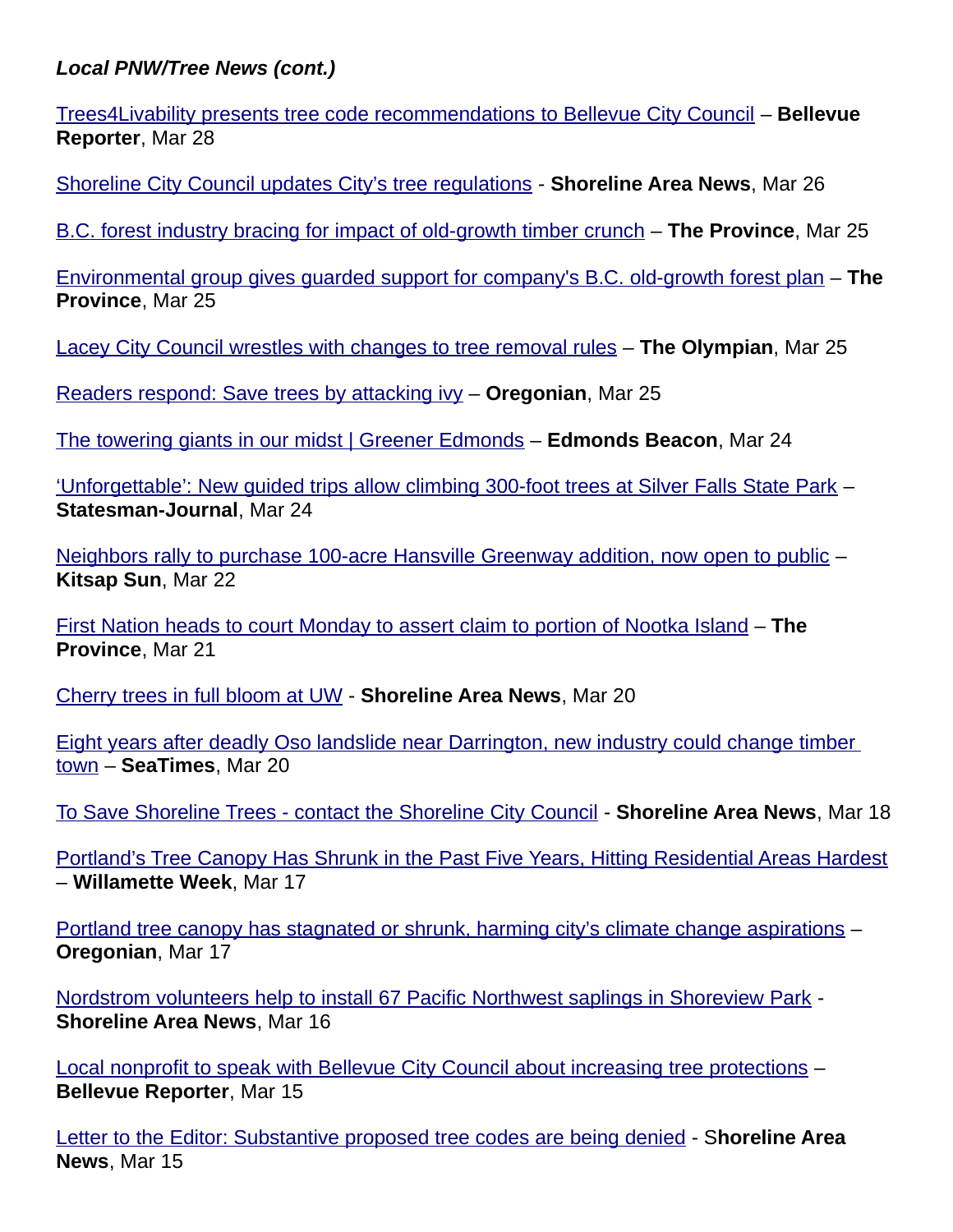The marvel of old-growth forests that once covered the PNW – **SeaTimes**, Mar 14

[The Pacheedaht people finally started making money from Vancouver Island timber. Then the](https://www.seattletimes.com/seattle-news/environment/the-pacheedaht-people-finally-started-making-money-from-vancouver-island-timber-then-the-protesters-arrived/) [protesters arrived](https://www.seattletimes.com/seattle-news/environment/the-pacheedaht-people-finally-started-making-money-from-vancouver-island-timber-then-the-protesters-arrived/) – **SeaTimes**, Mar 13

Seward Park neighbors come together to save an 'exceptional' tree – **South Seattle Emerald**, Mar 10

[Bellevue Nonprofit Seeks Petition Signatures for Bellevue Tree Protections](https://bellevuebusinessjournal.com/2022/03/10/bellevue-nonprofit-seeks-petition-signatures-for-bellevue-tree-protections/) – **Bellevue Business Journal**, Mar 10

[Letter to the Editor: Proposed amendments to Tree Code apply to specific zones and are not](https://www.shorelineareanews.com/2022/03/letter-to-editor-proposed-amendments-to.html)  [city-wide](https://www.shorelineareanews.com/2022/03/letter-to-editor-proposed-amendments-to.html) - **Shoreline Area News**, Mar 8

[Tim-ber? … Not So Fast: The Important Role of Dead and Dying Trees | EarthCare Northwest](https://seattleaudubon.org/2022/03/07/dead-and-dying-trees/) – **Seattle Audubon**, Mar 7

 [Lake Forest Park Mayor, City Council: new Climate Action Committee](https://www.shorelineareanews.com/2022/03/lake-forest-park-mayor-and-city-council.html) - **Shoreline Area News**, Mar 5

[Council hears update on homelessness in Edmonds, reinstates salary commission](https://myedmondsnews.com/2022/03/council-hears-update-on-homelessness-in-edmonds-reinstates-salary-commission/) – **MyEdmonds News**, Mar 2 (note the paragraph about the tree assessment is at the very bottom of the article  $-$  Ed.)

[County Council should adopt urban tree policy](https://www.heraldnet.com/opinion/county-council-should-adopt-urban-tree-policy/) – **Everett Herald**, Mar 1

[Controversial plan to build homes on South Salem Meyer Farm property halted](https://www.statesmanjournal.com/story/news/local/2022/03/01/salem-city-council-votes-to-deny-meyer-farm-subdivision-plan-development-housing-trees/64926673007/) – **Statesman-Journal**, Mar 1

[City of Lake Forest Park seeks volunteers for positions on Planning Commission, Tree Board,](https://www.shorelineareanews.com/2022/02/city-of-lake-forest-park-seeks.html) [and Parks and Recreation Advisory Board](https://www.shorelineareanews.com/2022/02/city-of-lake-forest-park-seeks.html) - **Shoreline Area News**, Feb 27

Bottlenecks slow seedling plantings in Oregon's wildfire-impacted forests (article) -**Statesman-Journal**, Feb 23

[Scanners, dogs, leaf study could detect cherry disease in Yakima Valley](https://www.seattletimes.com/business/agriculture/scanners-dogs-leaf-study-could-help-detect-little-cherry-disease-in-yakima-valley/) – **SeaTimes**, Feb 20

[Is a huge walnut tree in my neighbor's yard keeping my plants from growing? Ask an expert](https://www.oregonlive.com/hg/2022/02/is-a-huge-walnut-tree-in-my-neighbors-yard-keeping-my-plants-from-growing-ask-an-expert.html) – **Oregonian**, Feb 17

[22 acres in Seattle are about to hit the market. Will the site become more housing?](https://www.seattletimes.com/business/real-estate/22-acres-in-seattle-are-about-to-hit-the-market-will-the-site-become-more-housing/) – **SeaTimes**, Feb 16

DNR land near Green Mountain could generate funds for school construction – **Kitsap Sun**, Feb 16 (**When** will these perennially short-sighted and destructive policies stop?? - Ed.)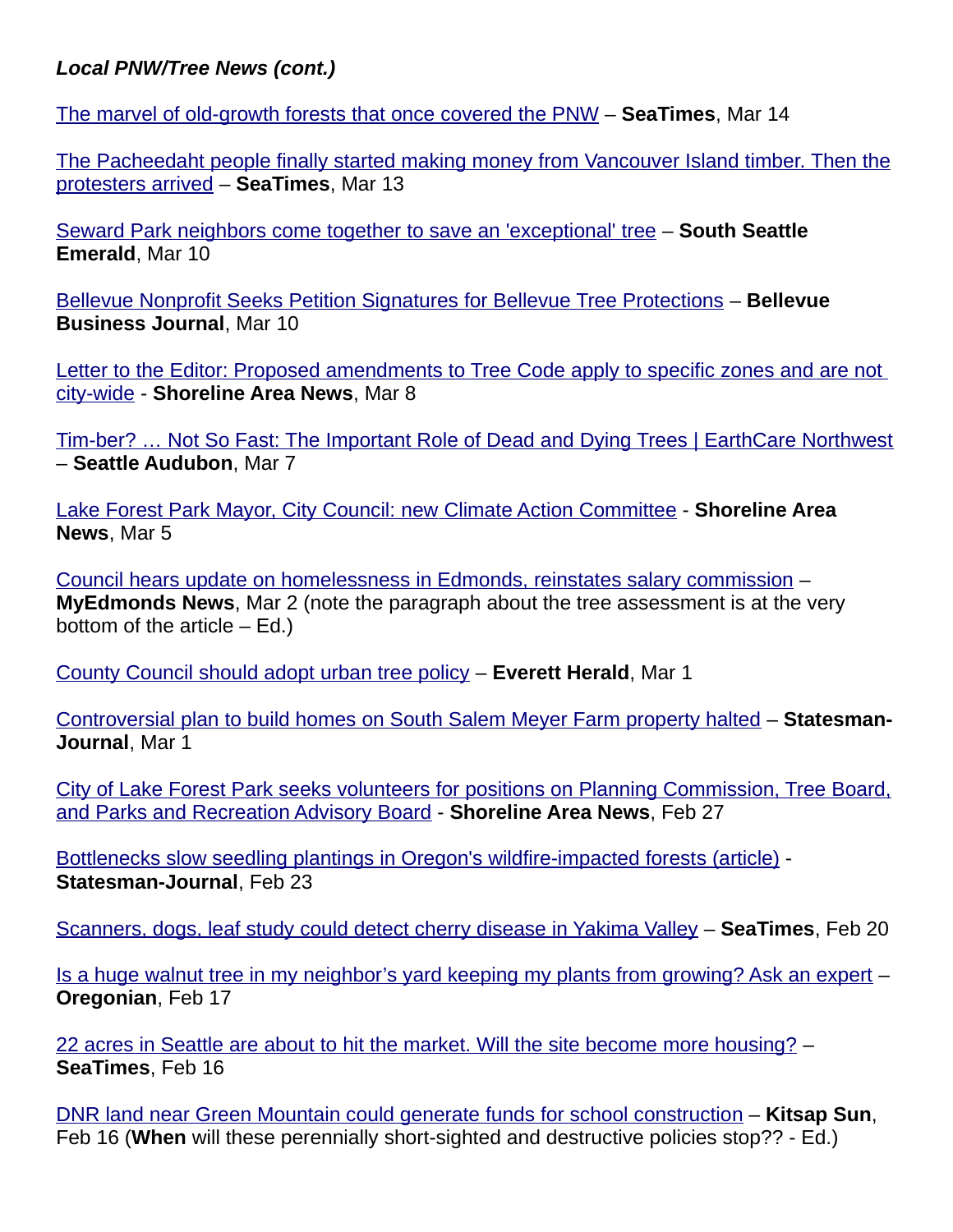[Olympic View Water District gains approval to remove 96 trees along Deer Creek in Woodway](https://www.shorelineareanews.com/2022/02/olympic-view-water-district-gains.html) - **Shoreline Area News**, Feb 12

[Thousands sign petition to save trees at UBC from being chopped down for development](https://theprovince.com/news/thousands-sign-petition-to-save-trees-at-ubc-from-being-chopped-down-for-development/wcm/10e17391-d699-4cad-b85f-ff974911e5e3) – **The Province**, Feb 11

[City issues fine over the removal of more than 100 trees from a south Salem property](https://www.statesmanjournal.com/story/news/2022/02/11/salem-trees-removal-property-marietta-oregon-white-oaks/6754361001/) – **Statesman-Journal**, Feb 11

[Billions of federal dollars headed to Western forests to manage fires](https://crosscut.com/environment/2022/02/billions-federal-dollars-headed-western-forests-manage-fires) – **Crosscut**, Feb 11

[Mountlake Terrace earns 2022 Tree City USA designation for commitment to urban forest](https://mltnews.com/mountlake-terrace-earns-2022-tree-city-usa-designation-for-commitment-to-urban-forest/) – **MLT News**, Feb 11

[Eugene and Cottage Grove receive Arbor Day Foundation's Growth Awards for focus on tree](https://www.registerguard.com/story/news/environment/2022/02/11/eugene-cottage-grove-arbor-day-foundation-growth-awards-trees/6737308001/)  [canopy](https://www.registerguard.com/story/news/environment/2022/02/11/eugene-cottage-grove-arbor-day-foundation-growth-awards-trees/6737308001/) – **Eugene Register-Guard**, Feb 11

[Editorial: Elliott State Forest proposal a win for Oregon](https://www.oregonlive.com/opinion/2022/02/editorial-elliott-state-forest-proposal-a-win-for-oregon.html) – **Oregonian**, Feb 6

[Snoqualmie Tribe acquires 12,000 acres of ancestral forestlands in Tolt River Watershed](https://www.redmond-reporter.com/news/snoqualmie-tribe-acquires-12000-acres-of-ancestral-forestlands-in-tolt-river-watershed/) – **Redmond Reporter**, Feb 3

[Edmonds is for the birds. So is Susie Schaefer](https://www.edmondsbeacon.com/story/2022/02/03/news/edmonds-is-for-the-birds-so-is-susie-schaefer/26285.html) – **Edmonds Beacon**, Feb 3

 [A Belfair tree more than 500 years old dies: 'It's a loss for humanity'](https://www.kitsapsun.com/story/news/2022/02/03/douglas-fir-belfair-washington-state-500-years-old-cut-down/6641941001/) – **Kitsap Sun**, Feb 3

[How changes to Salem city code could impact trees](https://www.statesmanjournal.com/story/news/2022/02/01/salem-oregon-city-code-changes-backyard-chicken-tending-tree-preservation/9245808002/) – **Statesman-Journal**, Feb 1

[Everything you never wanted to know about fruit tree pollination](https://www.heraldnet.com/life/everything-you-never-wanted-to-know-about-fruit-tree-pollination/) – **Everett Herald**, Jan 28

[Seattle's trees: 'In the headlights of development'](https://www.seattletimes.com/opinion/letters-to-the-editor/seattles-trees-in-the-headlights-of-development/) – **SeaTimes**, Jan 28

B.C. forest watchdog: Improve forest management to protect water – **The Province**, Jan 27

[Tree Talk: Naked in the garden](https://queenannenews.com/Content/News/Homepage-Rotating-Articles/Article/-span-style-font-weight-bold-Tree-span-Talk-Naked-in-the-garden/26/538/42291?s=1) – **Queen Anne & Magnolia News**, Jan 22

[In praise of winter buds](https://www.seattletimes.com/seattle-news/in-praise-of-winter-buds/) – **SeaTimes**, Jan 25

[Shoreline Parks and Tree Board meets Thursday - will hear update on Urban Forests and](https://www.shorelineareanews.com/2022/01/shoreline-parks-and-tree-board-meets.html)  [review code changes for street trees](https://www.shorelineareanews.com/2022/01/shoreline-parks-and-tree-board-meets.html) - **Shoreline Area News**, Jan 23

Norman Winn, one of the Northwest's biggest defenders of the outdoors, dies at 82 – **SeaTimes**, Jan 22

[Tilth Alliance and The Giving Grove team to plan and plant community orchards for a healthy](https://www.seattletimes.com/pacific-nw-magazine/tilth-alliance-and-the-giving-grove-team-to-plan-and-plant-community-orchards-for-a-healthy-and-equitable-future/)  [and equitable future](https://www.seattletimes.com/pacific-nw-magazine/tilth-alliance-and-the-giving-grove-team-to-plan-and-plant-community-orchards-for-a-healthy-and-equitable-future/) – **SeaTimes**, Jan 22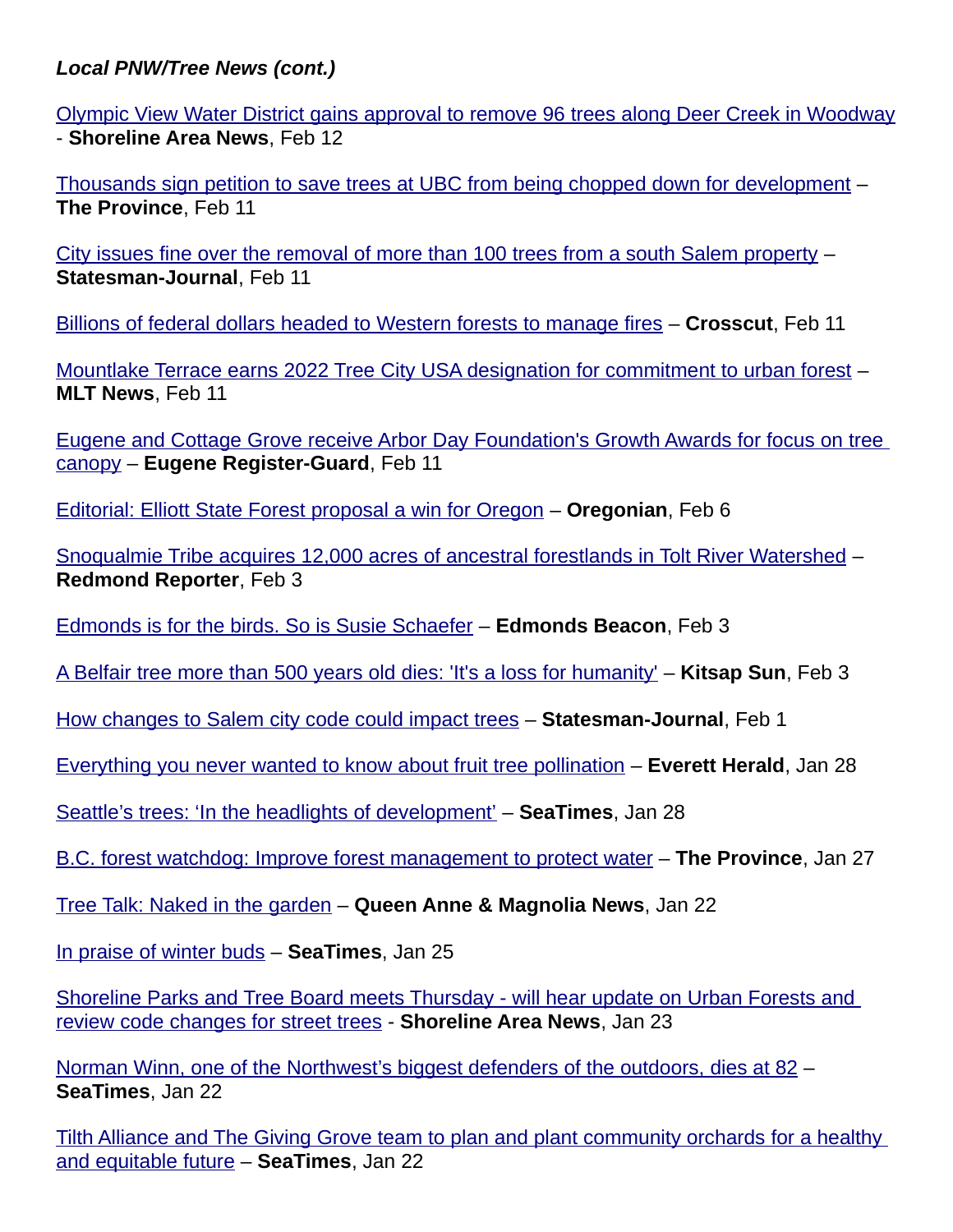[Seattle's trees: Allies in climate crisis](https://www.seattletimes.com/opinion/letters-to-the-editor/seattles-trees-allies-in-climate-crisis/) – **SeaTimes**, Jan 21

[Four B.C. First Nations make deal with Western Forests to defer old-growth logging](https://theprovince.com/news/local-news/four-b-c-first-nations-make-deal-with-western-forests-to-defer-old-growth-logging/wcm/48e78514-d023-49ed-a489-9d12d573a08f) – **The Province**, Jan 19

[Scene in Edmonds: Mystery trees?](https://myedmondsnews.com/2022/01/scene-in-edmonds-mystery-trees/) - **MyEdmonds News**, Jan 17

[Protecting trees: Let old-growth forests stand](https://www.seattletimes.com/opinion/letters-to-the-editor/protecting-trees-let-old-growth-forests-stand/) – **SeaTimes**, Jan 14

[City Hall must take action on protecting Seattle's trees](https://www.seattletimes.com/opinion/editorials/city-hall-must-take-action-on-protecting-seattles-trees/) – **SeaTimes**, Jan 13

[Roadless rule: Trees are priceless](https://www.seattletimes.com/opinion/letters-to-the-editor/roadless-rule-trees-are-priceless/) – **SeaTimes**, Jan 11

[Parting words from recently retired Lake Forest Park councilmember John Resha](https://www.shorelineareanews.com/2022/01/parting-words-from-recently-retired.html) - **Shoreline Area News**, Jan 6

Experts: Logging in watersheds a stressor for declining Pacific salmon – **The Province**, Jan 3

<span id="page-12-0"></span>**Tree News Elsewhere:** (right-click links to open in new tab) **[\(return to top\)](#page-0-0)** 

**Arbor Day Foundation** – [Blog \(regularly updated with Tree News everywhere\)](https://arbordayblog.org/)

 [Tree of the week - Guardian readers on the leafy wonders that make their world a better place](https://www.theguardian.com/lifeandstyle/series/tree-of-the-week) – **Guardian**, (updated weekly)

[How to halt deforestation? Trust indigenous groups, funders say](https://www.reuters.com/article/idUSL5N2W54IX) – **Reuters**, Apr 7

[In Brazil, satellites help scientists zone in on Amazon deforestation](https://www.reuters.com/article/idUSL5N2W24CW) – **Reuters**, Apr 6

UN: Food, farming and forestry changes needed to curb global warming – **Reuters**, Apr 5

[The battle for your toilet paper is on](https://www.seattletimes.com/business/the-battle-for-your-toilet-paper-is-on/) – **SeaTimes**, Apr 3

 [Indonesia revokes forest concession permits covering > 400,000 hectares](https://www.reuters.com/business/environment/indonesia-revokes-forest-concession-permits-covering-over-400000-hectares-2022-03-30/) – **Reuters**, Mar 30

[For Indian tree lovers, plantations are a poor substitute for lost forests](https://www.reuters.com/article/idUSL5N2VP2JW) – **Reuters**, Mar 28

[Fire destroys ancient redwood tree in California park](https://www.seattlepi.com/news/article/Fire-destroys-ancient-redwood-tree-in-California-17029650.php) – **SeaPI**, Mar 25

[Tropical forests turn down the planet's heat by 1C, scientists find](https://www.reuters.com/article/idUSL3N2VL23N) – **Reuters**, Mar 24

[San Antonio holds first debate over planned Brackenridge Park tree removal](https://www.seattlepi.com/news/local/article/San-Antonio-Brackenridge-Park-tree-removal-17021678.php) – **SeaPI**, Mar 23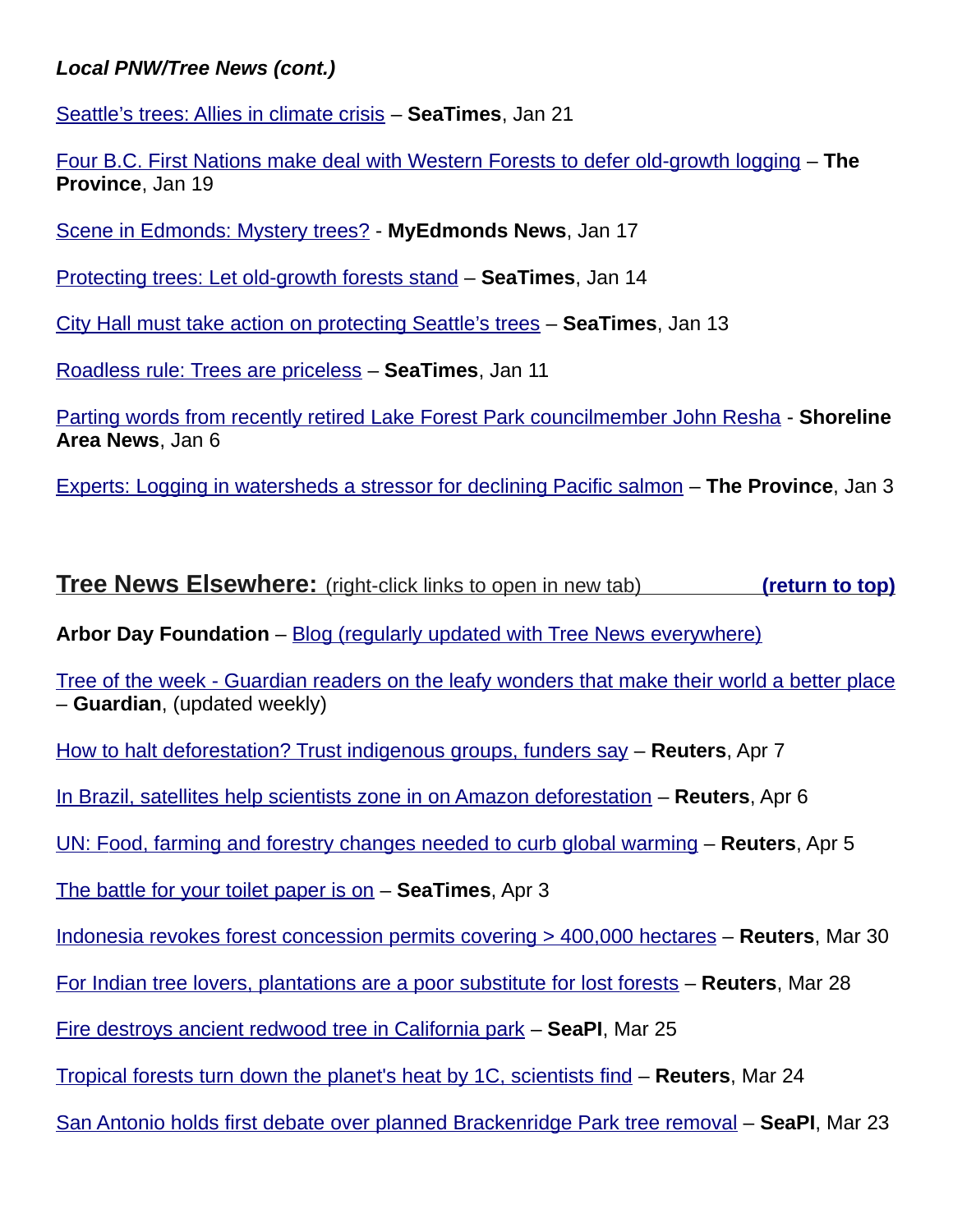## *Tree News Elsewhere (cont.)*

[After Russian invasion of Ukraine, even trees are political](https://www.seattletimes.com/nation-world/after-russian-invasion-of-ukraine-even-trees-are-political/) – **SeaTimes**, Mar 24 Forests' Climate-Cooling Effect Is Greater Than Known Before - **Bloomberg Green**, Mar 24 [The world's forests do more than just store carbon, new research finds](https://www.theguardian.com/environment/2022/mar/23/forests-climate-crisis-carbon-cooling-effect) - **Guardian**, Mar 24 [Mexican president once again lashes out at environmentalists](https://www.seattletimes.com/entertainment/mexican-president-once-again-lashes-out-at-environmentalists/) – **SeaTimes**, Mar 23 [Extend life of key climate sensor that maps world's forests, NASA told](https://www.theguardian.com/environment/2022/mar/20/nasa-urged-to-extend-life-of-key-climate-sensor-that-maps-worlds-forests-gedi-aoe) – **Guardian**, Mar 20 [Conservation groups protect 21,000 western Maine acres](https://www.seattlepi.com/news/article/Conservation-groups-protect-21-000-western-Maine-17011637.php) – **SeaPI**, Mar 18 [Madrid Residents Fight to Plant Their Own Trees](https://www.bloomberg.com/news/newsletters/2022-03-15/citylab-daily-madrid-residents-fight-to-plant-their-own-trees) – **Bloomberg CityLab**, Mar 15 [Leaving burned trees alone after wildfires may help limit carbon release, study suggests](https://www.registerguard.com/story/news/environment/2022/03/14/carbon-stays-large-trees-wildfires-forests-study-oregon-state-university/65344952007/) -**Eugene Register-Guard**, Mar 14 [Maine looking to use conservation program for farms, forests](https://www.seattlepi.com/news/article/Maine-looking-to-use-conservation-program-for-16998113.php) – **SeaPI**, Mar 13 ['Bounty' offered on invasive Bradford pear trees in NC](https://www.seattlepi.com/news/article/Bounty-offered-on-invasive-Bradford-pear-16994834.php) – **SeaPI**, Mar 11 [Sequoia National Park fully reopens Giant Forest](https://www.seattlepi.com/news/article/Sequoia-National-Park-fully-reopens-Giant-Forest-16994658.php) – **SeaPI**, Mar 11 [As Cairo transforms, Egyptians fight to save their trees](https://www.seattletimes.com/nation-world/as-cairo-transforms-egyptians-fight-to-save-their-trees/) – **SeaTimes**, Mar 11 [Plan paves way for more Arizona forest restoration projects](https://www.usnews.com/news/best-states/arizona/articles/2022-03-10/plan-paves-way-for-more-arizona-forest-restoration-projects) – **AP**, Mar 10 [Conservation group buys unlogged North Carolina forest land](https://www.seattlepi.com/news/article/Conservation-group-buys-unlogged-North-Carolina-16991601.php) – **SeaPI**, Mar 10 [How one woman built an ADU, without killing a 60-year-old tree](https://www.seattletimes.com/explore/at-home/how-one-woman-built-an-adu-without-killing-a-60-year-old-tree/) – **SeaTimes**, Mar 7 [Plan to ax some spruce trees could control Black Hills fires](https://www.seattlepi.com/news/article/Plan-to-ax-some-spruce-trees-could-control-Black-16981158.php) – **SeaPI**, Mar 6  [BigAg tried to thwart EU deforestation plan despite Cop26 pledge](https://www.theguardian.com/environment/2022/mar/04/agribusiness-giants-tried-to-thwart-eu-deforestation-plan-after-cop26-pledge) – **Guardian**, Mar 4 [Wealthy Venezuelans Are Building Mansions in a National Park](https://www.bloomberg.com/news/features/2022-03-04/wealthy-venezuelans-are-building-mansions-in-a-national-park) – **Bloomberg CityLab**, Mar 4 [Deforestation emissions far higher than previously thought, study finds](https://www.theguardian.com/environment/2022/feb/28/deforestation-emissions-far-higher-than-previously-thought-study-finds-aoe) – **Guardian**, Feb 28 [Hamden moves to protect its trees](https://www.seattlepi.com/metro/article/Hamden-moves-to-protect-its-trees-16948280.php) – **SeaPI**, Feb 27 [Rash-causing moth spreading due to warming, scientists find](https://www.seattletimes.com/seattle-news/health/rash-causing-moth-spreading-due-to-warming-scientists-find/) – **SeaTimes**, Feb 26 [U.S. ranks No. 2 in toilet paper usage](https://www.seattlepi.com/news/article/US-No-2-in-toilet-paper-usage-16947617.php) – **SeaPI**, Feb 25

[Access to nature is a health and human rights issue](https://www.wilderness.org/articles/blog/access-nature-health-and-human-rights-issue) – **Wilderness Society**, Feb 24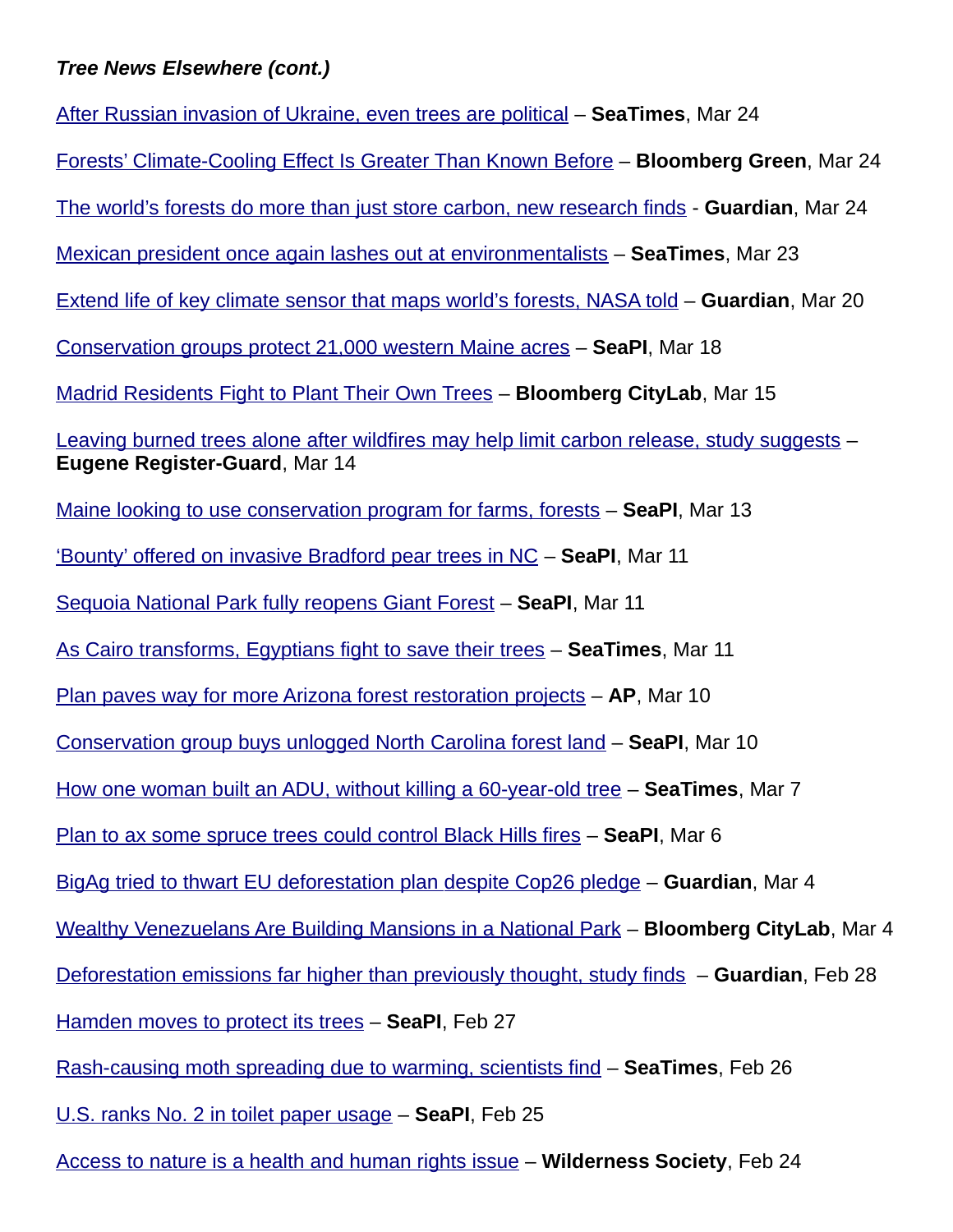## *Tree News Elsewhere (cont.)*

[Green groups say Romania failing to stop illegal logging](https://www.seattletimes.com/seattle-news/science/campaigners-say-romania-failing-to-stop-illegal-logging/) – **SeaTimes**, Feb 23 [Plantwatch: project under way to restore Britain's rainforests](https://www.theguardian.com/environment/2022/feb/16/plantwatch-project-restore-britain-rainforests-snowdonia) – **Guardian**, Feb 16 [Billions of federal dollars headed to Western forests to manage fires](https://crosscut.com/environment/2022/02/billions-federal-dollars-headed-western-forests-manage-fires) – **Crosscut**, Feb 11 [Stratford schedules public hearing on Longbrook Park tree removal](https://www.seattlepi.com/news/article/Stratford-schedules-public-hearing-on-Longbrook-16842845.php) – **SeaPI**, Feb 9 [Greenwich Tree Conservancy elects new board president, notes her 'concern for the](https://www.seattlepi.com/news/article/Greenwich-Tree-Conservancy-elects-new-board-16838363.php)  [environment'](https://www.seattlepi.com/news/article/Greenwich-Tree-Conservancy-elects-new-board-16838363.php) – **SeaPI**, Feb 7 [To save Western U.S. forests, cut them way back, study suggests](https://www.seattletimes.com/nation-world/to-save-western-u-s-forests-cut-them-way-back-study-suggests/) – **SeaTimes**, Feb 3 Scotland: Save wild salmon by planting millions of trees next to rivers – **Guardian**, Feb 2 Global estimates: Earth has 73,000 tree species, 14% more than known - **Guardian**, Jan 31 [Alarming mercury levels found in old-growth Amazon forest](https://www.seattletimes.com/nation-world/alarming-mercury-levels-found-in-old-growth-amazon-forest/) – **SeaTimes**, Jan 28 [Mexican town protects forest from avocado growers, cartels](https://www.seattletimes.com/business/in-mexico-avocados-deforestation-drug-gangs-go-together/) – **SeaTimes**, Jan 27 Activists: Planned change to Kenya's forest act threatens vital habitats – **Guardian**, Jan 26 [California redwood forest returned to Native American tribes](https://www.seattletimes.com/business/california-redwood-forest-returned-to-native-tribal-group/) – **SeaTimes**, Jan 25 [Pinelands lovers: NJ not saving forests from vehicle damage](https://www.seattletimes.com/nation-world/nation/pinelands-lovers-nj-not-saving-forests-from-vehicle-damage/) – **SeaTimes**, Jan 17

# <span id="page-14-0"></span>**Books, Podcasts and Webinars:** (right-click to open in new tab) [\(return to top\)](#page-0-0)

[Native Trees of the Pacific Northwest: A Geographic Guide](https://www.arcgis.com/apps/MapJournal/index.html?appid=d3295191730a49f691379d7962b20bb0) (used for the PNW Tree feature above, among other sources – Ed.)

**The Tree Fund** – Upcoming 2022 Webinars 2021-2020 Webinar Archive

**USFS Urban Forest Connections** Webinars Series (Second Wednesdays of each month, 1- 2:15pm EST, past webinars also linked here): Next: Feb 9, Mar 9 2022

**Conservation NW** – [webinars](https://www.conservationnw.org/?s=webinar) (past and most recent)

**The Aspen Institute**: Public Lands, We the People [\(recording archives here\)](https://www.aspeninstitute.org/programs/energy-and-environment-program/public-lands/)

**The Nature Conservancy**: upcoming and past webinars – [browse here](https://www.nature.org/en-us/search/?q=webinar&fq=&start=0&size=8&sort=publish_date%20desc)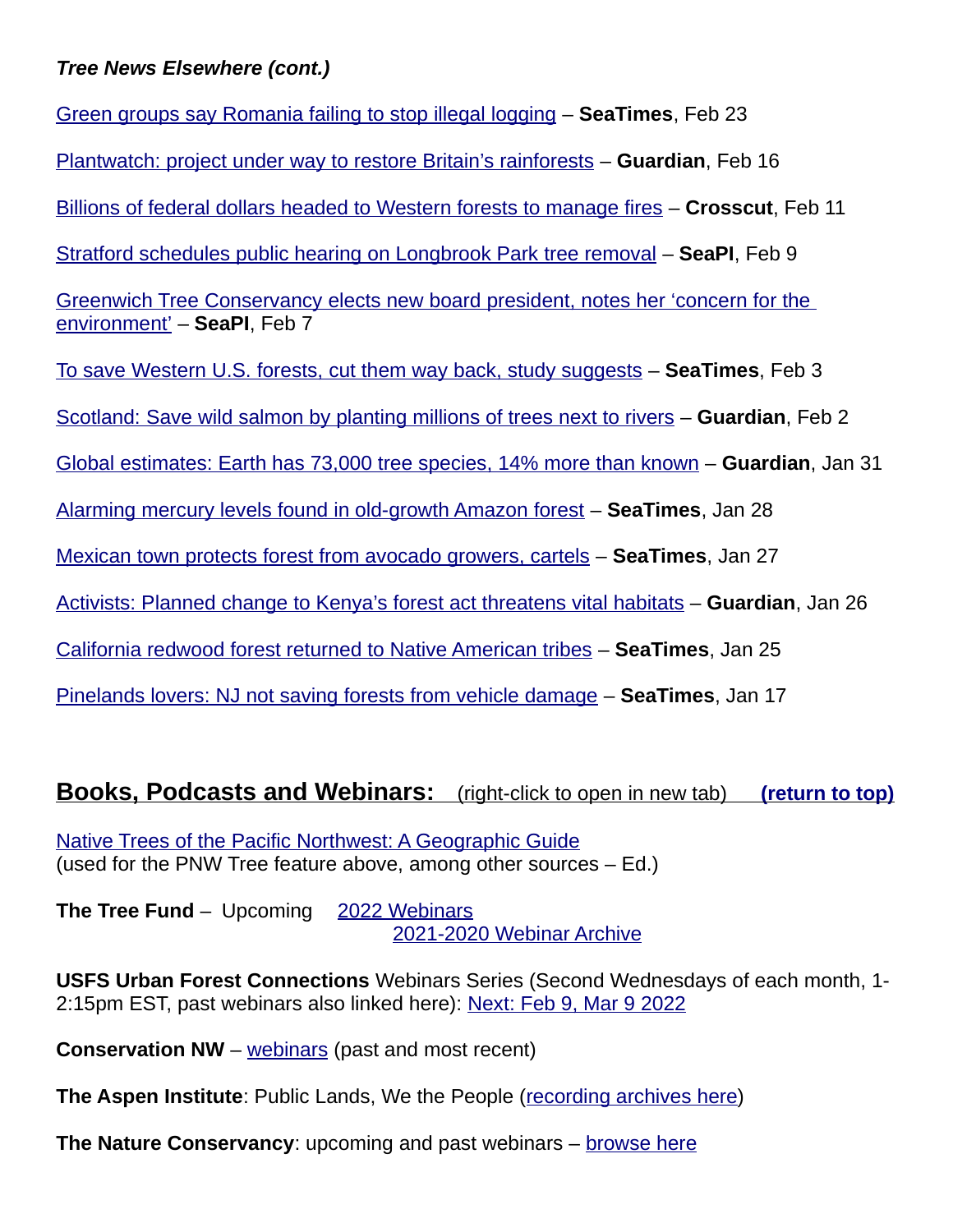## *Books, Podcasts, Webinars (cont.)*

**Davey Tree Group** – (upcoming webinars [here](https://www.gotostage.com/channel/86a49f80873842dc9b91df62f2466ad8)) webinar archive: here [Talking Trees with Davey Tree on Apple Podcasts](https://podcasts.apple.com/us/podcast/talking-trees-with-davey-tree/id1547672733)

[Climbing Arborist Podcast](https://www.climbingarborist.com/podcast/)

**Columbia Land Trust**: [The Witness Tree](https://www.columbialandtrust.org/the-witness-tree/)

[Can we really solve the climate crisis by planting trees?](https://www.theguardian.com/science/audio/2021/aug/31/can-we-really-solve-the-climate-crisis-by-planting-trees-part-one-podcast) (part one) – podcast [Can we really solve the climate crisis by planting trees?](https://www.theguardian.com/environment/audio/2021/sep/02/can-we-really-solve-the-climate-crisis-by-planting-trees-part-two-podcast) (part two) – podcast

[Listen to a forest](https://boingboing.net/2021/02/03/listen-to-a-forest.html) – [Tree.fm](https://www.tree.fm/) is where you can listen to a randomly-selected forest.

**Timber Wars** (OPB podcast re the 1990s and the Northern Spotted Owl): [here](https://www.npr.org/podcasts/906829608/timber-wars)

**Treehugger's Podcast**: [latest here](https://treehugger.libsyn.com/)

[The Tree Thinking Podcast on Apple Podcasts](https://podcasts.apple.com/us/podcast/the-tree-thinking-podcast/id1550239164) – Eugene, OR

**Heritage Tree Podcasts** (Portland, OR): [latest here](https://soundcloud.com/heritage-tree-podcasts)

**Trees are Key podcast** (TX A&M Forestry): [series here](https://tfsweb.tamu.edu/podcasts/treesarekey/)

[Peak Northwest Podcast](https://play.acast.com/s/peaknorthwest/unravelingforestpark) - The best forest hikes to explore in the rain (**Dec 30**)

Oct 2021 TreePAC interview on KBFG (local low-power FM station in Seattle, audio only)

 [E xplore Oregon podcast:](https://www.statesmanjournal.com/story/travel/outdoors/explore/2021/12/09/explore-oregon-podcast-find-the-grove-of-titans-redwoods/6442504001/) Mythic Grove of Titans showcases world's largest redwoods **(Dec 9)**

Best 15 Arborist Podcasts You Must Follow in (updated Apr 4 2022 - [feedspot.com\)](https://blog.feedspot.com/arborist_podcasts/)

[The whistleblower calling Australia's carbon credits system a 'sham'](https://www.theguardian.com/australia-news/audio/2022/apr/04/the-whistleblower-calling-australias-carbon-credits-system-a-sham) (podcast) – **Guardian**, Apr 4

[Book review: Forest flaneur's amiable 'walks' through the woods illuminating](https://theprovince.com/entertainment/books/review-forest-flaneurs-amiable-walks-through-the-woods-illuminating/wcm/51e08d84-7a6f-4777-8ad3-6f85b6c71923) – **The Province**, April 1

[In a Dense Landscape, Can Trees and Housing Co-Exist?](https://beta.prx.org/stories/412879?play=true) – Martha Baskin, **PRX** (audio interview and commentary) March 21

[The Case for Preserving Spontaneous Nature in Cities](https://www.bloomberg.com/news/articles/2022-03-10/what-spontaneous-urban-nature-reveals-about-cities) – Bloomberg CityLab, Mar 10

[Listen to this lovely imaginary forest created with cassette players, a turntable, field](https://boingboing.net/2022/02/24/listen-to-this-lovely-imaginary-forest-created-with-cassette-players-a-turntable-field-recordings-and-synthetic-bird-calls.html)  [recordings, and synthetic bird calls](https://boingboing.net/2022/02/24/listen-to-this-lovely-imaginary-forest-created-with-cassette-players-a-turntable-field-recordings-and-synthetic-bird-calls.html) – **Boing Boing**, Feb 24